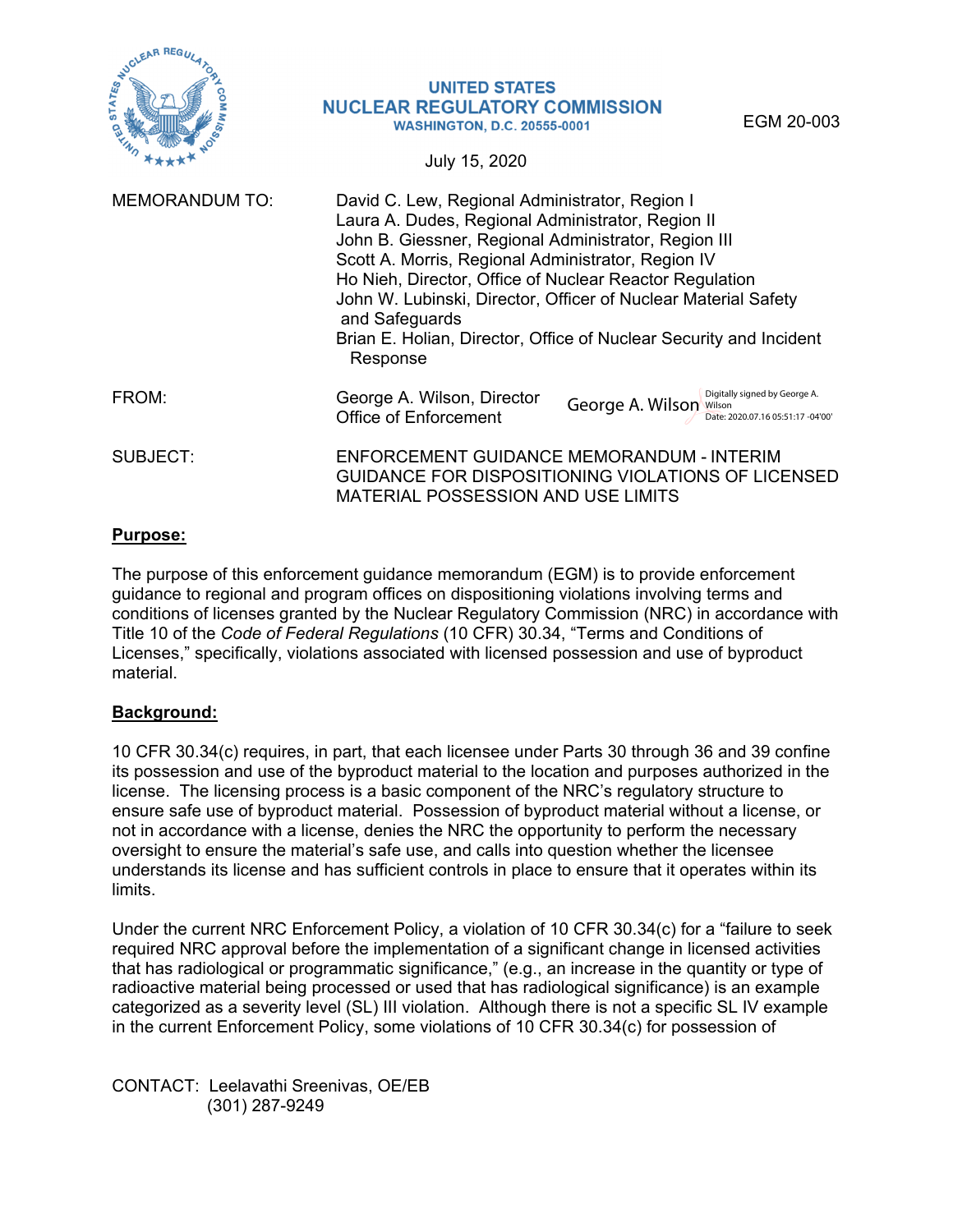unauthorized material with little to no radiological or programmatic significance have been categorized as SL IV.

## **Basis for Discretion:**

If a particular noncompliance poses little to no adverse impact on radiological or programmatic activities, it is appropriate to disposition the noncompliance as an SLIV violation. An example of a situation with little to no adverse impact on radiological or programmatic activities would be characterized by all of the following factors:

- The license authorized the possession and use of that isotope, type, and form of material.
	- $\circ$  This demonstrates that the NRC was aware the entity possessed material, NRC had an opportunity to inspect the licensee, and NRC had verified through inspection the licensee's ability to control and use that type of material.
- No significant increase in the quantity of material, such that no additional procedure or programmatic changes are (or would have been) required for possession of additional material.
	- o If no substantive license condition amendments are necessary and an administrative amendment is sufficient to document the increase in the quantity of material, then the procedures, processes, personnel training, and license conditions provide reasonable assurance that the licensee could safely control and use the additional quantity.
- The failure was not willful, was isolated, and was not repeated from previous inspections
	- $\circ$  This provides confidence that the licensee's program has sufficient controls in place to ensure that operations are conducted within the specified limits on the license; this occurrence was isolated and was not a failure or inadequacy in the licensee's program).
- All other significant safety/security requirements have been met.
	- $\circ$  If no additional escalated violations were identified, it provides confidence that the licensee's program is otherwise adequate such that the additional material was properly controlled and used.

# **Action:**

If an inspector identifies a potential noncompliance with 10 CFR 30.34(c) requirements that appears to meet the conditions below for disposition as an SL IV violation, the inspector shall notify the applicable branch chief before the exit meeting with the licensee. All of the potential non-compliances that are being considered for disposition as an SL IV violation shall be assigned an enforcement action number (EA #) to document the exercise of enforcement discretion.

(Note: The citation should be against 10 CFR 30.34(c) and specify the license condition (e.g., 10 CFR 30.34(c) requires a licensee to comply with the conditions in their license. Contrary to the above, the licensee failed to comply with its license. Specifically, the licensee failed to comply with the limits specified in License Condition ##. The licensee possessed 10mCi of isotope X, and the license condition limited possession to 5mCi of isotope X.))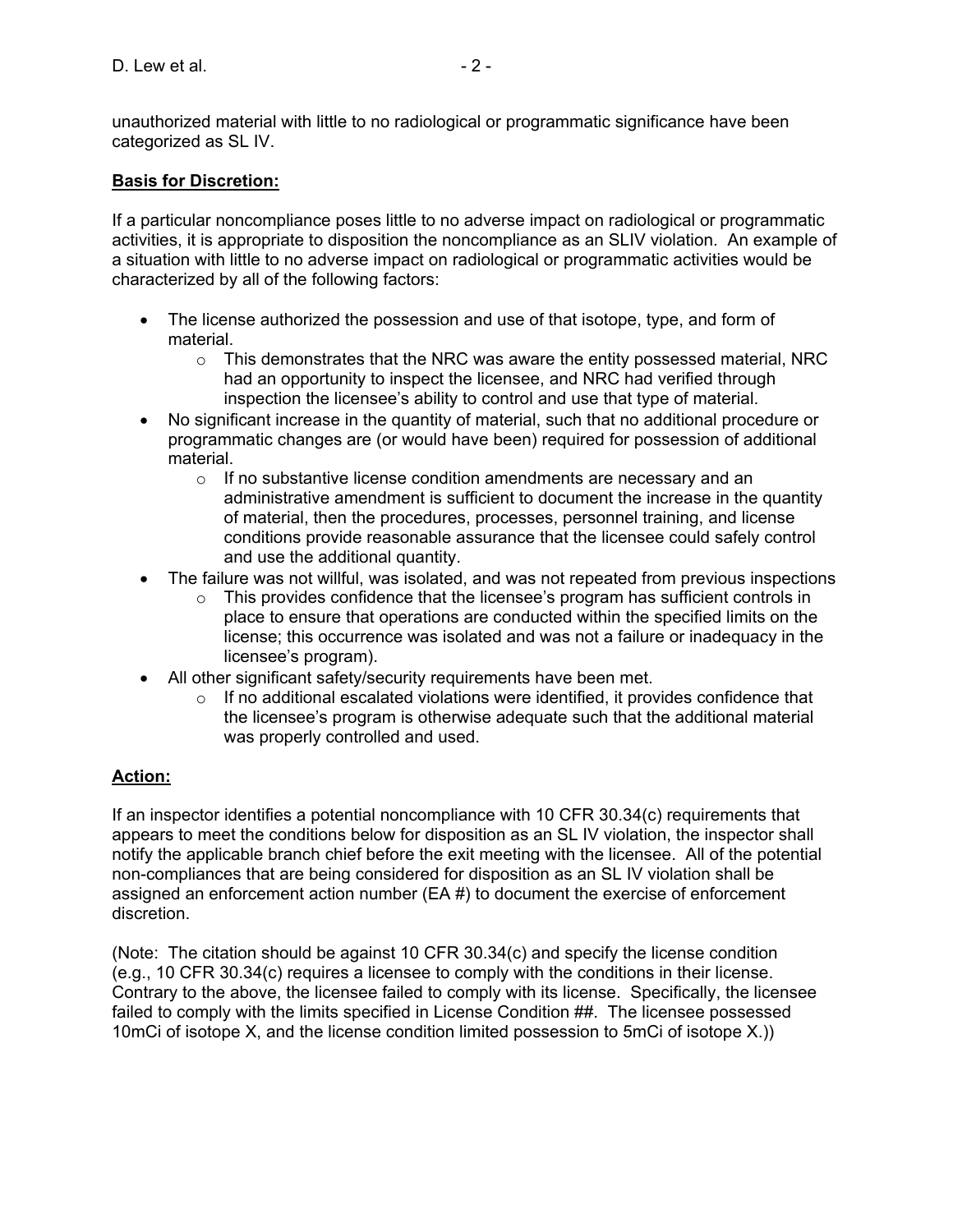The Regional Office shall evaluate each potential noncompliance and make one of the two following determinations:

A. In cases where "A licensee fails to seek required NRC approval before implementing an increase in the quantity of regulated material that results in little to no adverse impact on radiological or programmatic activities," the Region may use discretion in accordance with this EGM and characterize the violation as an SL IV violation.

An example of a situation with little to no adverse impact on radiological or programmatic activities would be characterized by **all** of the following:

- 1. The license authorized the possession and use of that isotope, type, and form of material.
- 2. No significant increase in the quantity of material, such that no additional procedure or programmatic changes are (or would have been) required for possession of additional material.
- 3. The failure was not willful, was isolated, and was not repeated from previous inspections.
- 4. All other significant safety/security requirements have been met.

If the case meets the example above, thereby demonstrating that there is little to no adverse impact on radiological or programmatic activities, then the Region may process the case without a Headquarters panel.

If the case does not meet the example above, but the Region has determined that the noncompliance poses little to no adverse impact on radiological or programmatic activities, then the Region should bring it to a Headquarters panel (modified or full) for alignment on the severity level.

In accordance with the Enforcement Policy, this SL IV violation will normally escalate to SL III due to willfulness.

In preparing Notices of Violation, in cases where the violation is to be assessed as SL IV, the subject line in the letter to the licensee should either read or include, "EXERCISE OF ENFORCEMENT DISCRETION," as described in Section 3 of the Enforcement Policy.

The following, or similar, language should be included in the text of the inspection record or report discussing the inspection finding when exercising enforcement discretion in accordance with this EGM:

"A violation of 10 CFR 30.34(c) was identified during this inspection and is described in the attached Notice of Violation. In accordance with the Enforcement Policy, this violation would normally be categorized at Severity Level III and considered for escalated enforcement action. However, in accordance with NRC Enforcement Guidance Memorandum (EGM) 20-003, issued July 15, 2020, the NRC is exercising enforcement discretion to categorize this violation as a Severity Level IV violation."

B. Process the case in accordance with the current Enforcement Policy to evaluate and disposition the noncompliance.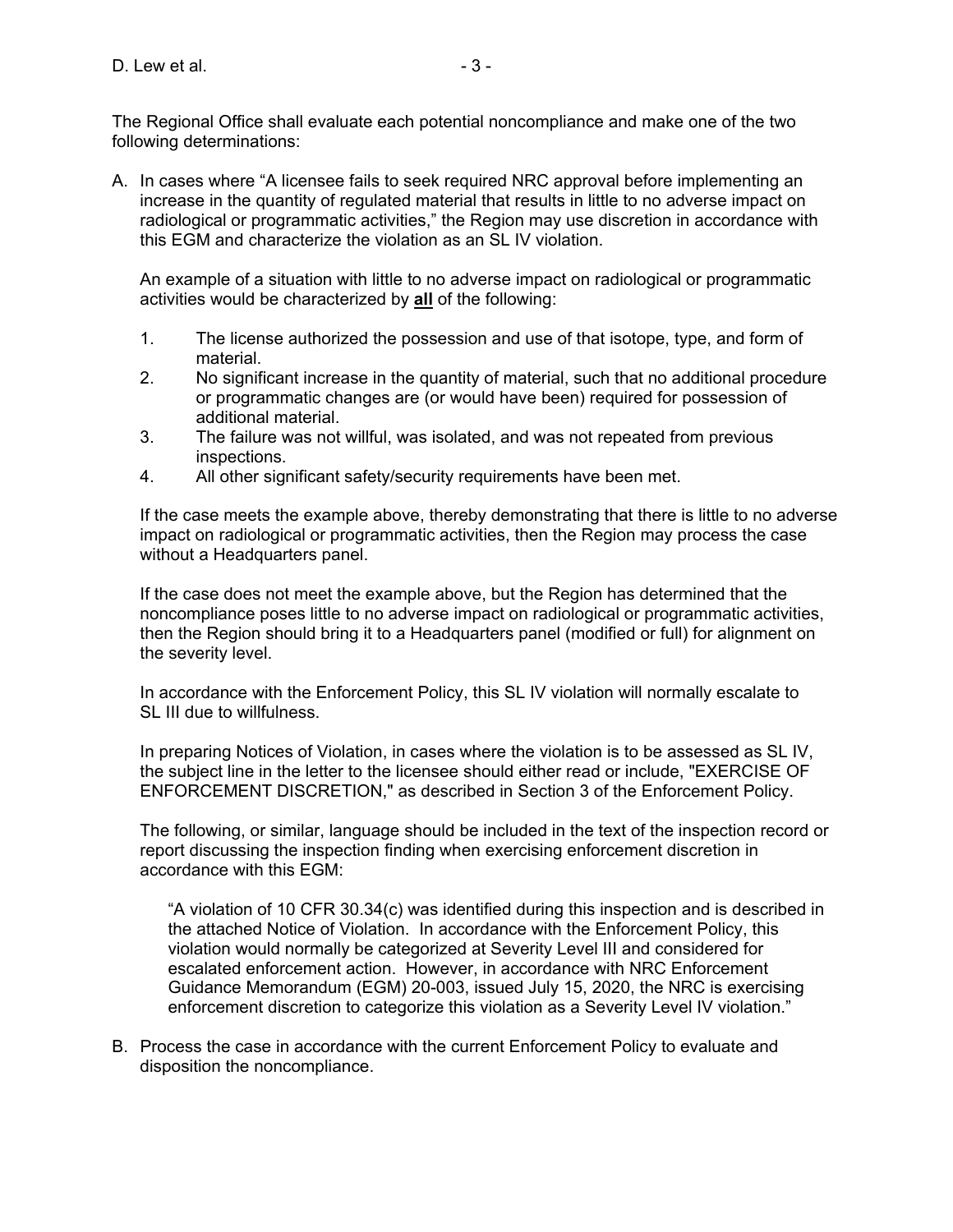# **Expiration:**

This EGM will remain in effect until the next revision of the Enforcement Policy. At that time, the staff will propose a change to the Enforcement Policy to update the SL III example and to create an SL IV example to reflect this graded approach.